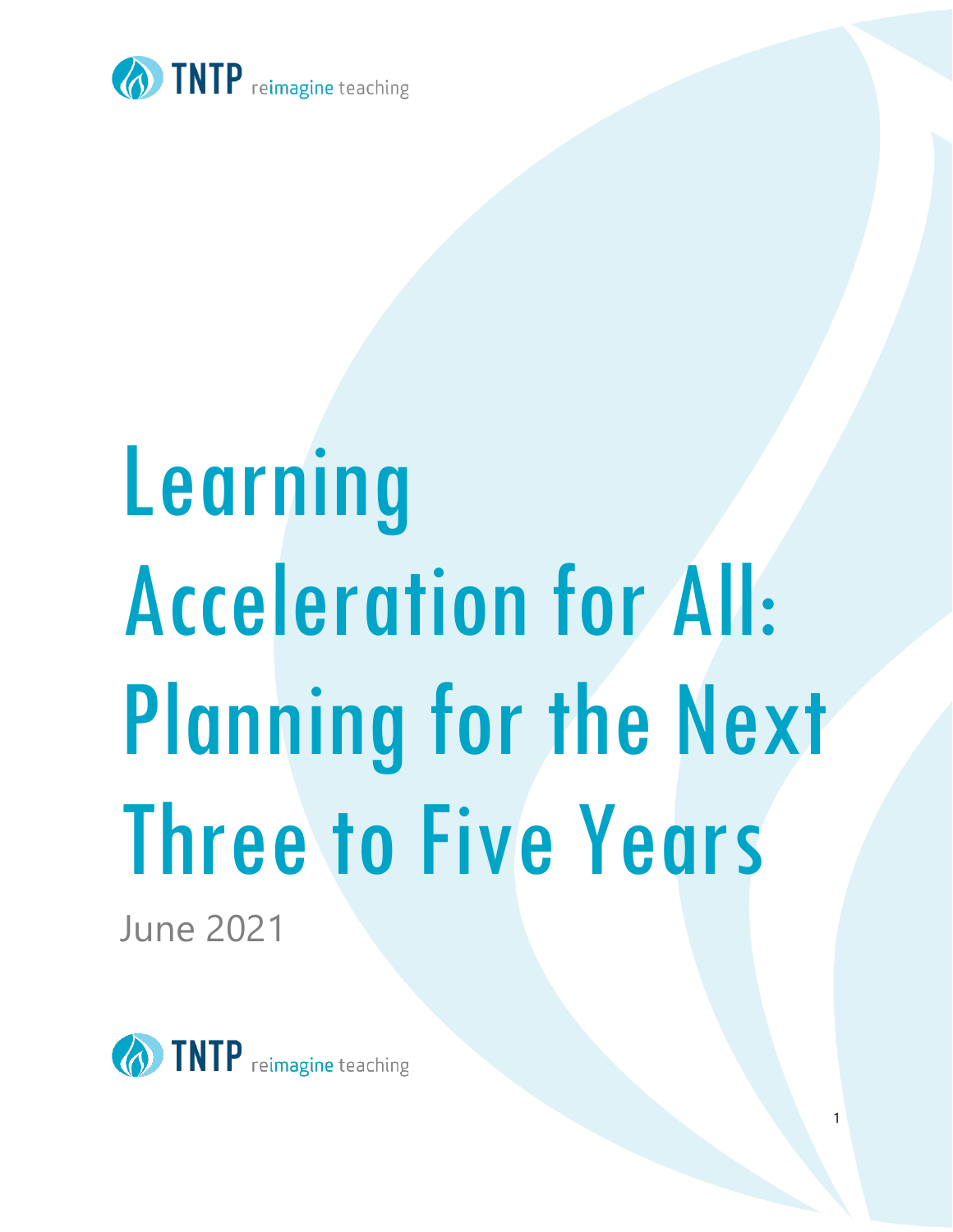

# **Learning Acceleration for All: Planning for the Next Three to Five Years**

June 2021

# Introduction

Schools across the country have just endured the most challenging year in recent memory. In the face of unprecedented disruptions to regular school routines, school communities—from educators, to support staff, to families and caregivers—rallied to provide the social, emotional, and academic support students needed. They did this heroic work knowing all the while that even their best efforts would not be enough to make up for the trauma many students were experiencing.

Now, with more students returning to in-person instruction, school systems can begin to shift their focus from surviving the crisis to helping students recover. They will need to help students readjust to simply being in the classroom; reestablish their social identities after months of isolation; cope with ongoing physical, emotional, and economic challenges; and make up for interrupted teaching and learning.

This will be a difficult, years-long process. But it's also a once-in-a-generation opportunity—aided by a historic infusion of federal funding—to fundamentally improve student experiences and address longstanding inequities in our education system. Leaders at every level should challenge themselves to go beyond returning to a "normal" that wasn't working for far too many students—especially students of color, from low-income families, with learning and thinking differences, and who are learning English.

Above all else, that means ensuring every student has opportunities to do the grade-level work that will prepare them to reach their goals after high school. But remediation—asking students to spend most of their time in work below their grade level in the hopes that they'll eventually catch up—is the wrong approach to helping students recover unfinished learning.

Instead, systems should focus on accelerating students back to grade level—not by rushing through the curriculum, but by using proven strategies that help students engage with the most critical work of their grade as quickly as possible. [A recent study we co-authored with Zearn](https://tntp.org/accelerate) found that students who experienced learning acceleration struggled less and learned more than those who experienced remediation, and that learning acceleration can be especially effective for students of color and those from low-income families.

School systems have a once-in-a-generation opportunity to interrogate and disrupt their historical approaches to teaching and learning in the pursuit of learning acceleration for all students, especially those who have been systematically denied access to high-quality academic experiences.

This guide is designed to help system leaders create a plan to do just that—starting with the critical decisions this summer that will shape what's possible for students and schools over the next several years. We offer recommendations not just on goals and instructional materials, but on the authentic community engagement, change management, and organizational development that are critical to any plan's long-term success. We also highlight the most effective ways leaders can use one-time federal resources from the Elementary and Secondary School Emergency Relief Fund (ESSER) to support their learning acceleration plans—and avoid spending those resources on initiatives less likely to create meaningfully better experiences for students.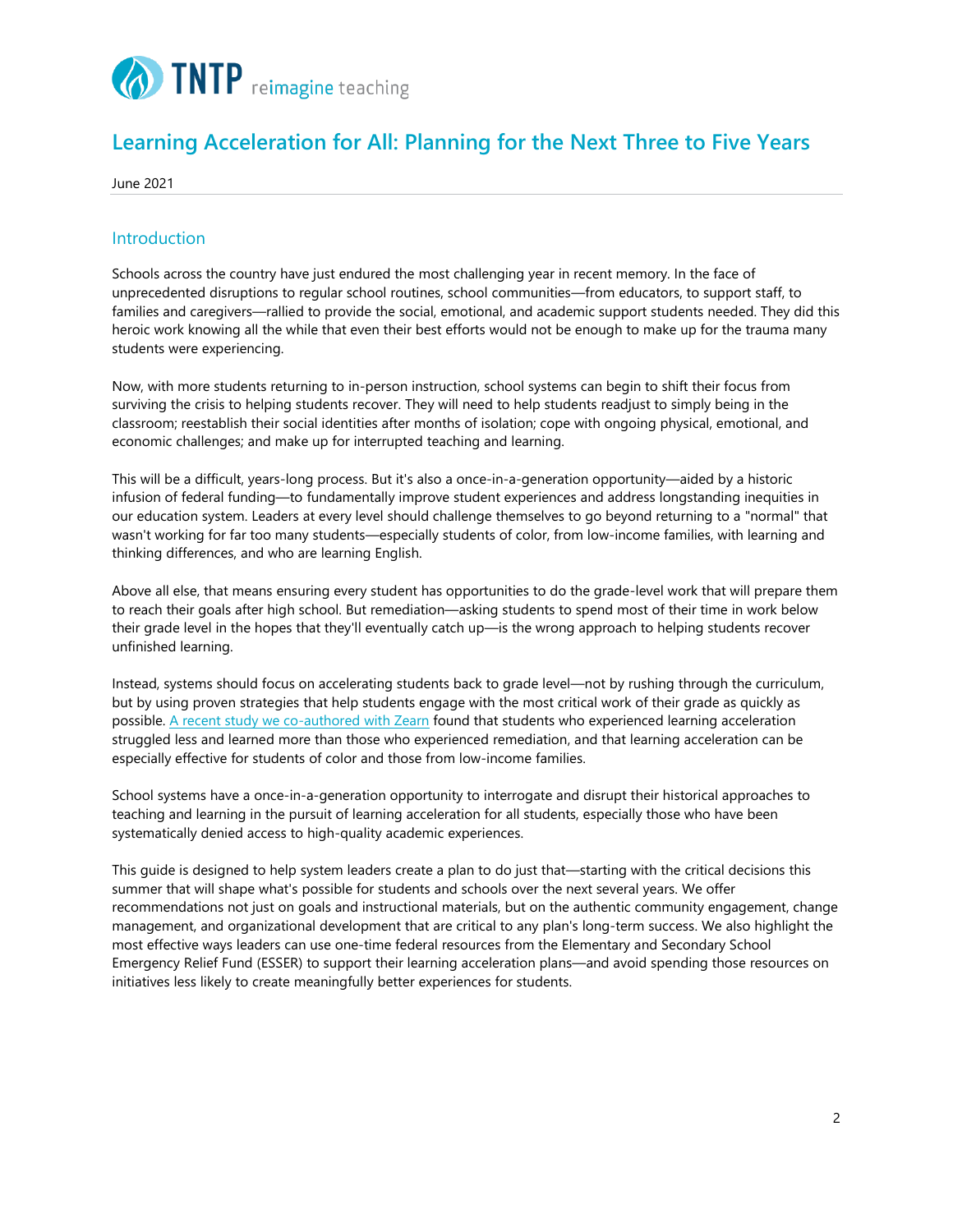

# **Contents**

| 2. How should we engage in our students, families, caregivers, and community members as we think about the next |  |
|-----------------------------------------------------------------------------------------------------------------|--|
|                                                                                                                 |  |
|                                                                                                                 |  |
|                                                                                                                 |  |
|                                                                                                                 |  |
| 7. How might you implement and manage change in your system to realize your long-term vision and strategy? 17   |  |
| 8. What are some common challenges or pitfalls in realizing our vision for the next three to five years? 19     |  |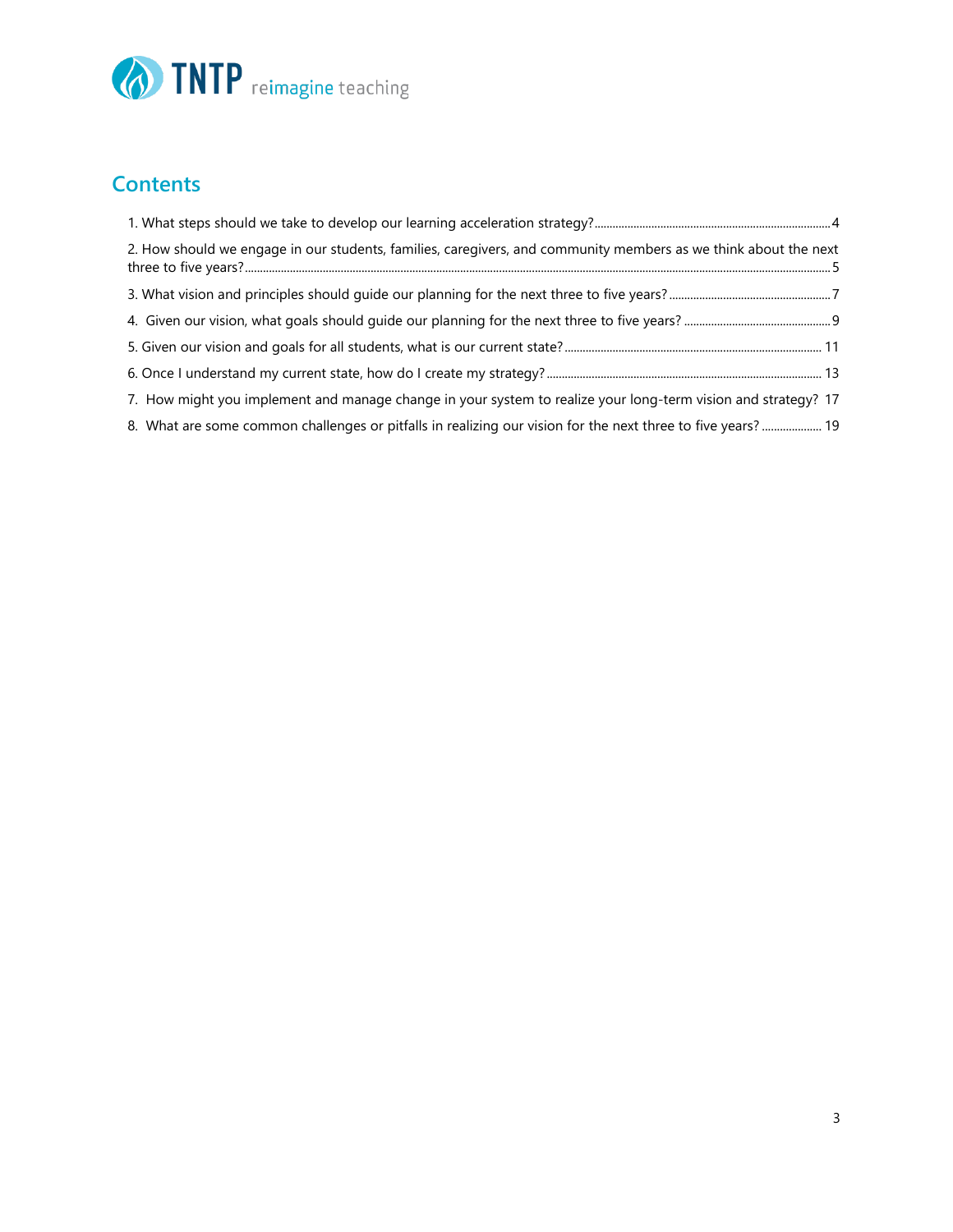

# <span id="page-3-0"></span>1. What steps should we take to develop our learning acceleration strategy?

Developing and implementing a learning acceleration strategy requires several critical decisions right now—and a high degree of sustained focus over the next several years on a clear set of goals and priorities for students. In particular, leaders need to think carefully about how and when to spend one-time ESSER funds from the federal government. The most effective use of these funds to support dramatically better experiences for students may not be right now, and it may not be on the initiatives systems are feeling pressure to prioritize. A willingness to deprioritize efforts that will not support learning acceleration is as important as a commitment to prioritizing learning acceleration itself.

To develop your learning acceleration strategy, you'll want to move through four phases:



# Throughout every phase, authentically engage and partner with students, caregivers, and the community.

# **Authentic Engagement:**

To realize the change you hope to see, you'll need to authentically engage all students, caregivers, and the community. Section 2 of this document walks you through a cycle you can use to ensure that you're authentically engaging, listening to, and partnering with all of your most important stakeholders – especially those who have been systematically excluded from engaging in conversations about improving students' experiences.

# **Phase 1: Define your vision and goals.**

Sections 3 and 4 of this resource walk you through the first phase of developing a long-term strategy, defining your vision and goals—articulating what you're trying to do. In this case, we've provided *The Opportunity Myth*'s two commitments and a handful of meaningful goals and metrics that systems should strive for over the next three to five years. You'll want to make sure you engage in the process outlined in these sections to ensure that you have your own vision and goals. We've outlined the importance of listening, trust-building, and communicating with students, their families and caregivers, community members, and stakeholders to get to a shared vision and aim.

# **Phase 2: Diagnose your current state.**

Before determining the right long-term strategy for improving the student experience, systems must evaluate its current state—its current ability to realize these goals articulated above. At its most fundamental level, this phase focuses on assessing the health and strength of a system's instructional core. Systems can audit any number of elements during this time. In **Section 5**, we present a set of levers that we believe are the most essential factors for a system to consider when determining its readiness to achieve these goals.

# **Phase 3: Create your strategy.**

After you understand where you are and where you want to go, you'll want to articulate a clear strategy for improving your students' experiences. This will involve articulating how you will improve your system year over year for the next three to five years (at minimum), as we've outlined in **Section 6**.

# **Phase 4: Implement and continuously improve your strategy.**

Once you've developed your strategy – you'll need to manage the change to implement it. Section 7 provides a set of helpful resources to think about managing change and continuous improvement.

Throughout all of this, you'll want to watch for the common pitfalls we outline in **Section 8**.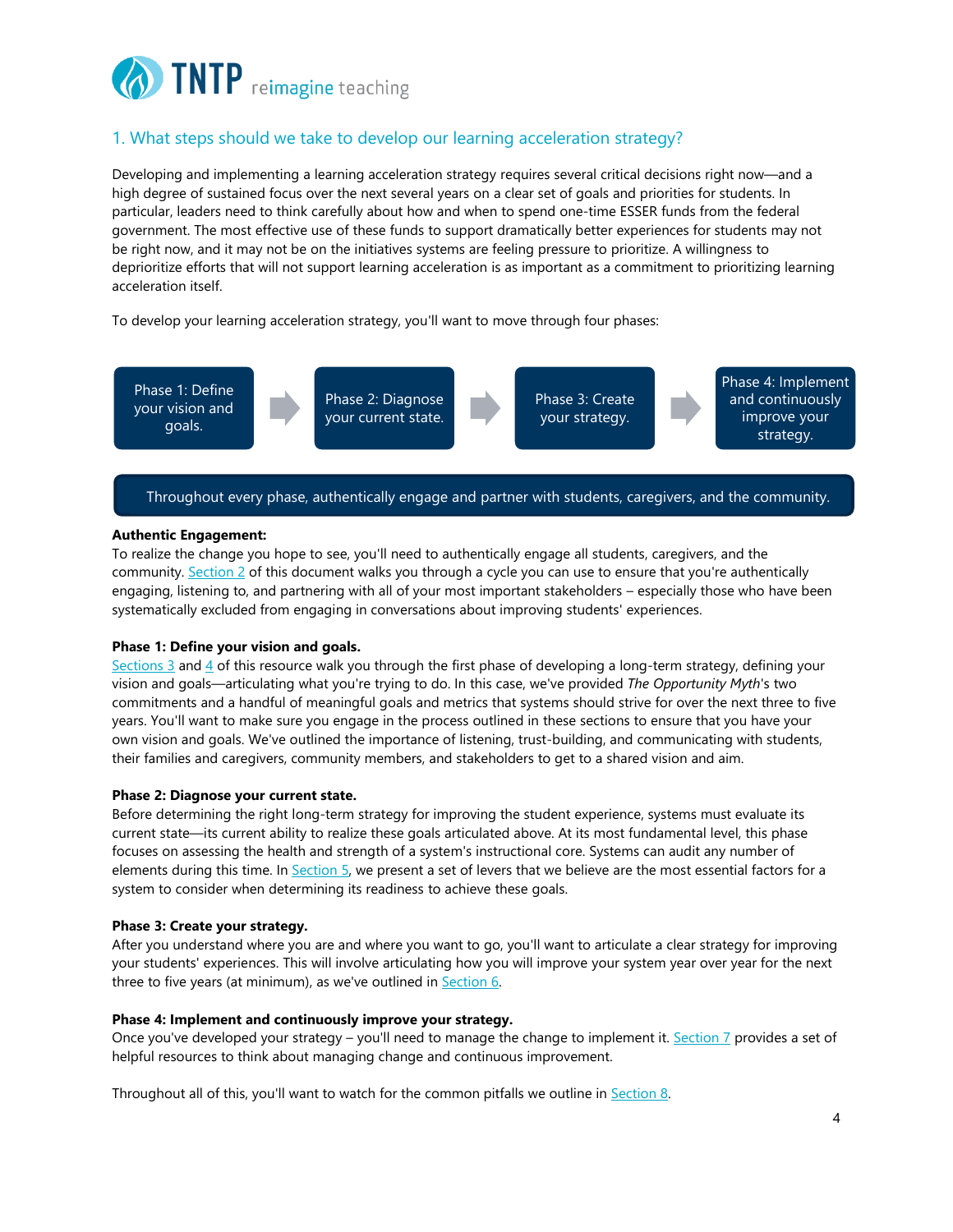

# <span id="page-4-0"></span>2. How should we engage in our students, families, caregivers, and community members as we think about the next three to five years?

Across your system, your students and community have had a challenging experience as they adjusted to life during the COVID-19 pandemic. As the pace of vaccinations increases around the country, it's likely that your system will find itself operating in a more "typical" way than you did across the 2020-2021 school year, with more students in school buildings. As always, it's vital that you engage your students, families, caregivers, and community members in your planning for the next three to five years, as it will take the efforts of the entire community to ensure that every child has the support they need to be successful – as our goal is not to return to the status quo pre-pandemic when most systems achieved inequitable academic results for students.

Secretary Cardona stressed the importance of community input when his team made stakeholder engagement a requirement in the plans states and school systems are submitting outlining their plans for their use of ESSER funds. According t[o guidance from the Department of Education,](https://www.ed.gov/news/press-releases/us-education-department-releases-state-plan-template-american-rescue-plan-elementary-and-secondary-school-emergency-relief-fund) "to ensure that the needs of students and communities are best reflected in state and local spending plans…stakeholder engagement must include students; families; Tribal Nations; civil rights organizations, including disability rights organizations; teachers, principals, school leaders, other educators, school staff and their unions, school and district administrators; superintendents; charter school leaders; and other stakeholders representing the interests of children with disabilities, English learners, children experiencing homelessness, children and youth in foster care, migratory students, children who are incarcerated, and other underserved students." This guidance aligns to TNTP's recommendations and should be the start to an ongoing commitment to student-centered, stakeholder engagement throughout the duration of the plan's implementation.

This sort of community and stakeholder engagement around your academic strategy might feel new or groundbreaking for your system, but if planned for and executed well, it will result in a more nuanced strategy and a set of community partnerships that will ensure that your strategy endures leadership transitions and political shifts in your community. For example, you might learn that it's important to families that their students have increased access to STEM courses or that stakeholders and students believe that your high schools need a more rigorous curriculum – issues you can address leveraging your federal stimulus dollars as a part of your ongoing strategy.

In our ["5 Essentials For Engaging Families and Community Partners in Reopening Efforts,"](https://tntp.org/covid-19-school-response-toolkit/view/engaging-families-and-community-partners-in-reopening-efforts) we named the five steps that every system should take to ensure that you are actively partnering with students, families, caregivers, and community members as you planned for the 2020-2021 school year. These steps are always essential and are especially applicable now as you consider how you'll approach the next three to five years, as well as determine how you'll invest your federal stimulus dollars to ensure students' success:

**Reach Out: Start a dialogue with families and community partners right away.**

Before you create your plan, start a dialogue with families and community partners to understand their experiences with your system over the past year. Build on your 2020- 2021 communication systems, ensuring that you have established strong two-way communication and have contacted students, families, and caregivers who aren't easily reached.<sup>1</sup>

<sup>1</sup> <https://flamboyanfoundation.org/resource/strategies-to-engage-unreached-families-during-covid-19/>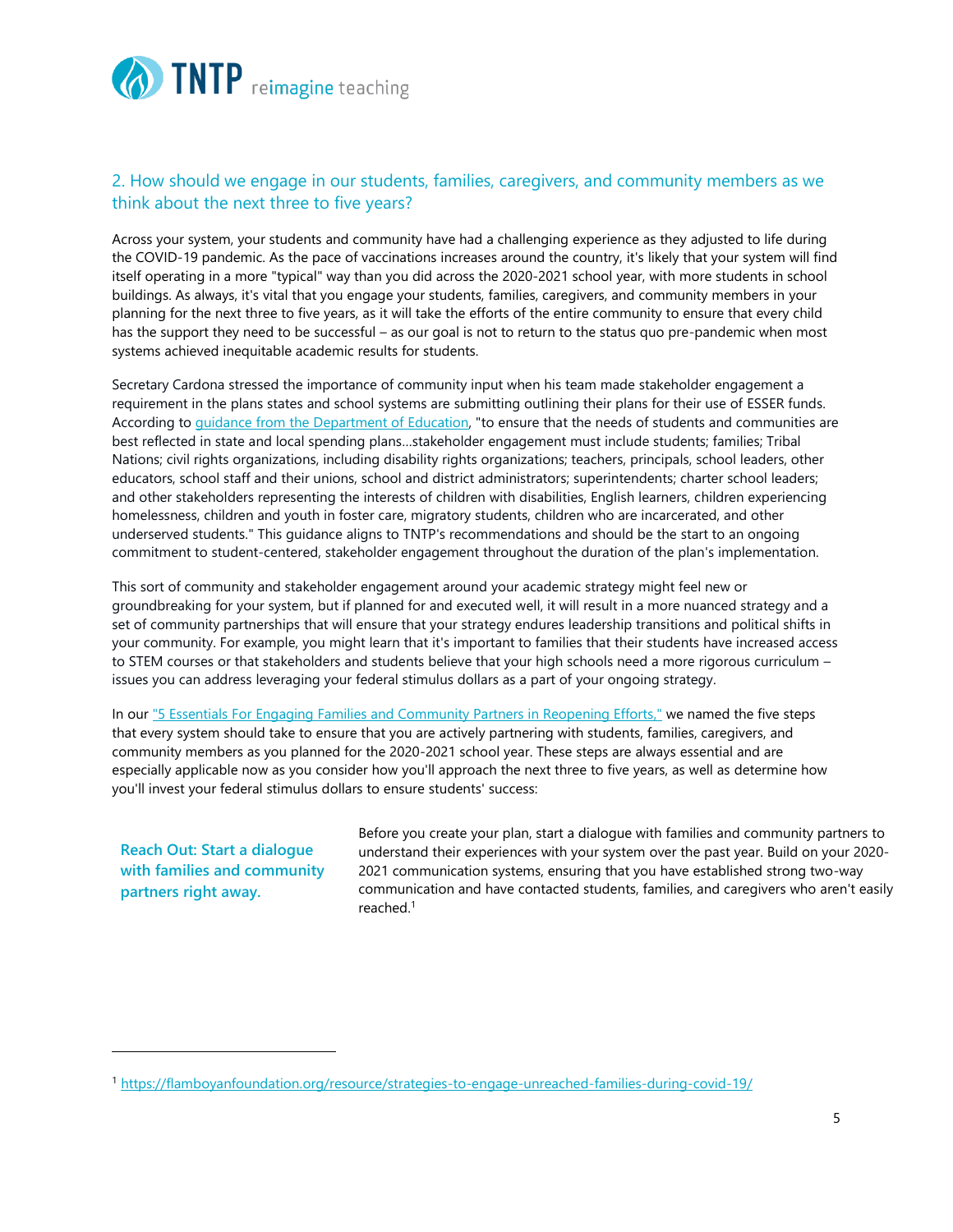

| Listen: Collect input on student<br>and family needs and<br>preferences.                   | Listen to students, families, caregivers, and community members about their needs,<br>goals, and preferences. Begin by engaging your stakeholders in a conversation about<br>your system's vision and goals. Then move to opportunities for stakeholders to share the<br>strategies that will support them in reaching that vision. For additional resources to<br>support these efforts, please visit our Community Conversation Planning Guide. |
|--------------------------------------------------------------------------------------------|---------------------------------------------------------------------------------------------------------------------------------------------------------------------------------------------------------------------------------------------------------------------------------------------------------------------------------------------------------------------------------------------------------------------------------------------------|
| <b>Assess: Review data about</b><br>existing needs.                                        | Review data from the past year to begin developing your overarching strategy.<br>Understand the assets in your system—and the gaps you might have in your work over<br>the past year. Share those assets and gaps openly in understandable ways so that your<br>entire community is on the same page about the state of your system.                                                                                                              |
| Plan: Develop a comprehensive<br>education support plan.                                   | Work in partnership with parents, teachers, students, and community partners to develop<br>a comprehensive education support plan that will provide equitably high-quality<br>academic experiences to all of your students.                                                                                                                                                                                                                       |
| <b>Engage: Share the plan with</b><br>the community and work<br>together to strengthen it. | Share the draft of your plan. Partner with community leaders who are in close proximity<br>to students and families to hear feedback on the draft, and provide regular opportunities<br>for students, families, caregivers, and community members to hear about your shared<br>priorities and offer feedback on your work towards them.                                                                                                           |

The rest of this guide is anchored in a vision and goals that we believe is applicable generally to every system – but it's vital that you engage your stakeholders in getting to a vision and set of goals that is specific to your community and the needs your students have – academically, socially, and emotionally. If you want more support reflecting on your authentic engagement efforts, consider referencing our ["Community Engagement](https://tntp.org/student-experience-toolkit/view/community-engagement-self-assessment) Self-Assessment."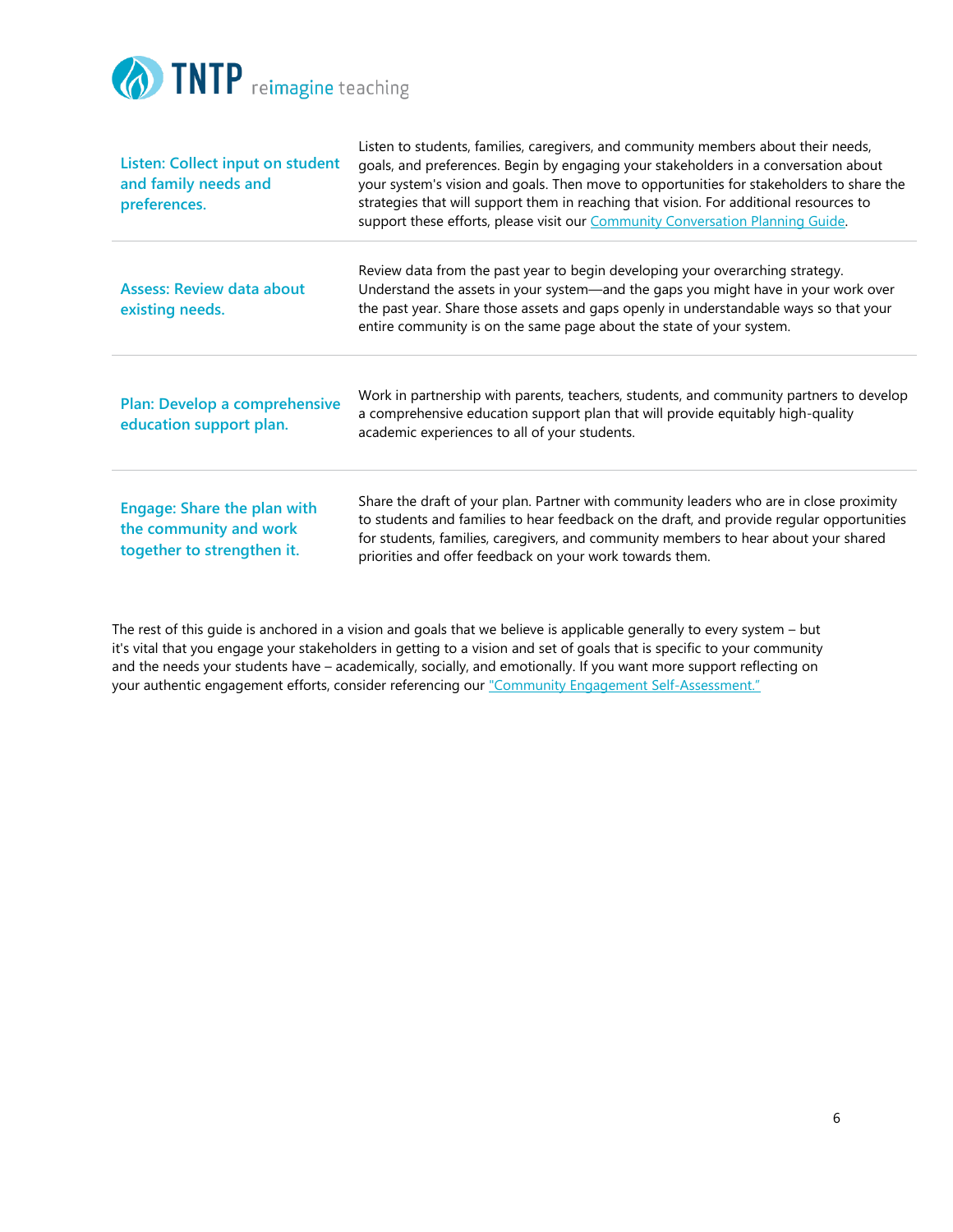

# <span id="page-6-0"></span>3. What vision and principles should guide our planning for the next three to five years?

Given the myriad challenges that students, educators, and communities have faced during the COVID-19 pandemic as well as the infusion of federal stimulus dollars designed to support addressing these challenges—systems should prepare for the next three to five years by getting exceptionally clear on the vision they have for their students' educational experiences. The advice throughout this document is grounded in the vision we outlined in *The Opportunity Myth*'s two commitments:

# **To ensure every student reaches the ambitious goals they have for themselves, we commit that:**

**Commitment #1:** Every student should have access to grade-appropriate assignments, strong instruction, deep engagement and a sense of belonging, and teachers with high expectations for their success, every day, in every class – regardless of their race, ethnicity, or any other part of their identity.

**Commitment #2:** Every student and caregiver is an authentic partner and should have real opportunities to shape the experiences students have in school, receive accurate and accessible information about students' progress, and have a legitimate role in decision-making.

Systems should engage their students, caregivers, educators, and communities in the specific language of the vision they set; ultimately, each system should have a vision that reflects students having the school-based experiences that will set them up to reach the ambitious goals that they and their families and caregivers have for themselves.

Given the vision we shared, we've grounded our next three to five years planning questions and the advice that follows in a set of values we believe should guide any school system's decision-making about summer learning experiences:

| <b>Authentically</b><br>engage students,<br>caregivers, and the<br>community.  | Students, caregivers, and the broader community should have the opportunity to share<br>their perspective about the approach and structures that will be most helpful in the next<br>three to five years. Authentically engage your stakeholders in their ideas for your system's<br>efforts over the next three to five years—then partner with your community and<br>organizations within it to offer experiences that will meet their needs.       |
|--------------------------------------------------------------------------------|-------------------------------------------------------------------------------------------------------------------------------------------------------------------------------------------------------------------------------------------------------------------------------------------------------------------------------------------------------------------------------------------------------------------------------------------------------|
| <b>Student belonging</b><br>is the social and<br>emotional priority.           | Students' sense of belonging is a critical and often underappreciated condition for<br>academic success. As many students return to school buildings for the first time, it's more<br>important than ever that students believe that they belong in their learning environment<br>and that we ensure that students have access to a classroom and school community that<br>cultivates their sense of belonging and psychological safety. <sup>2</sup> |
| <b>Grade-level content</b><br>is the academic<br>priority for all<br>students. | Run every idea through a simple test: Will this help every student, regardless of their race,<br>ethnicity, or other aspects of their identity, get back to grade level? You should prioritize<br>accelerating all students' exposure to grade-appropriate content while also addressing<br>students' social and emotional needs-so that every student, regardless of their identity,<br>can get back to grade level.                                 |

<sup>2</sup> <https://studentexperiencenetwork.org/belonging-now-what-it-takes-to-create-the-conditions-for-belonging/>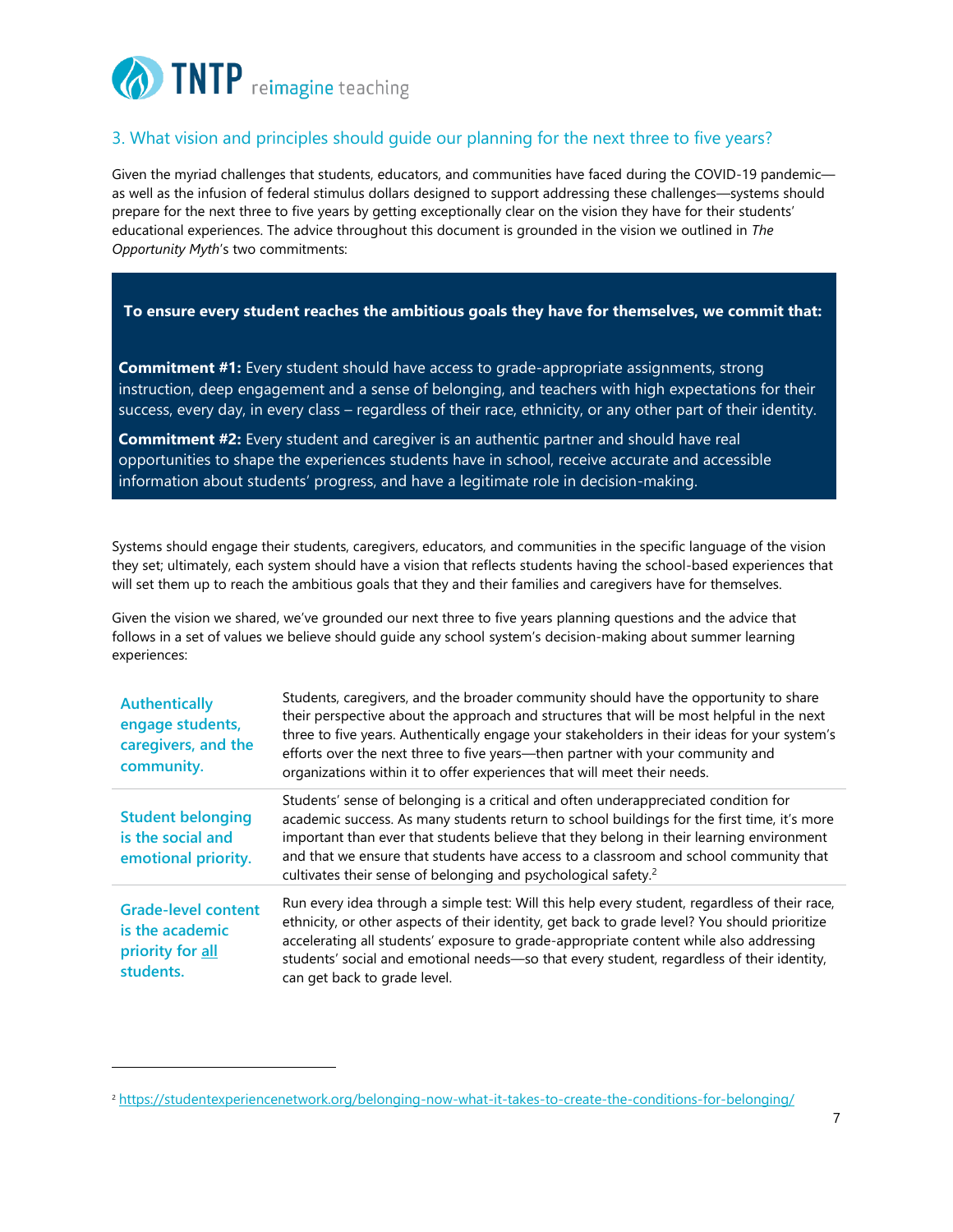

**Address inequities in your system head-on.**

Losing so much time in school, along with the lack of access to virtual learning many students have experienced, has exacerbated existing inequities and opportunity gaps. Repeated high-profile instances of racism and violence against people of color have added to the trauma. Center your approaches on creating equitable experiences and outcomes for all your students, regardless of their race, identity, native language, learning and thinking differences, or other background characteristics. Examine every decision and piece of data you collect through the lens of how you are planning to ensure that *all* your students are successful in the coming school years.

This work is easy to skip over in the rush to prepare for the 2021-2022 school year. Spending time here will ultimately ensure that your system has a litmus test for the ideas you have. As you're planning, you should be consistently asking whether the strategy you've articulated is in alignment with your vision and the principles you've articulated will guide your decision-making.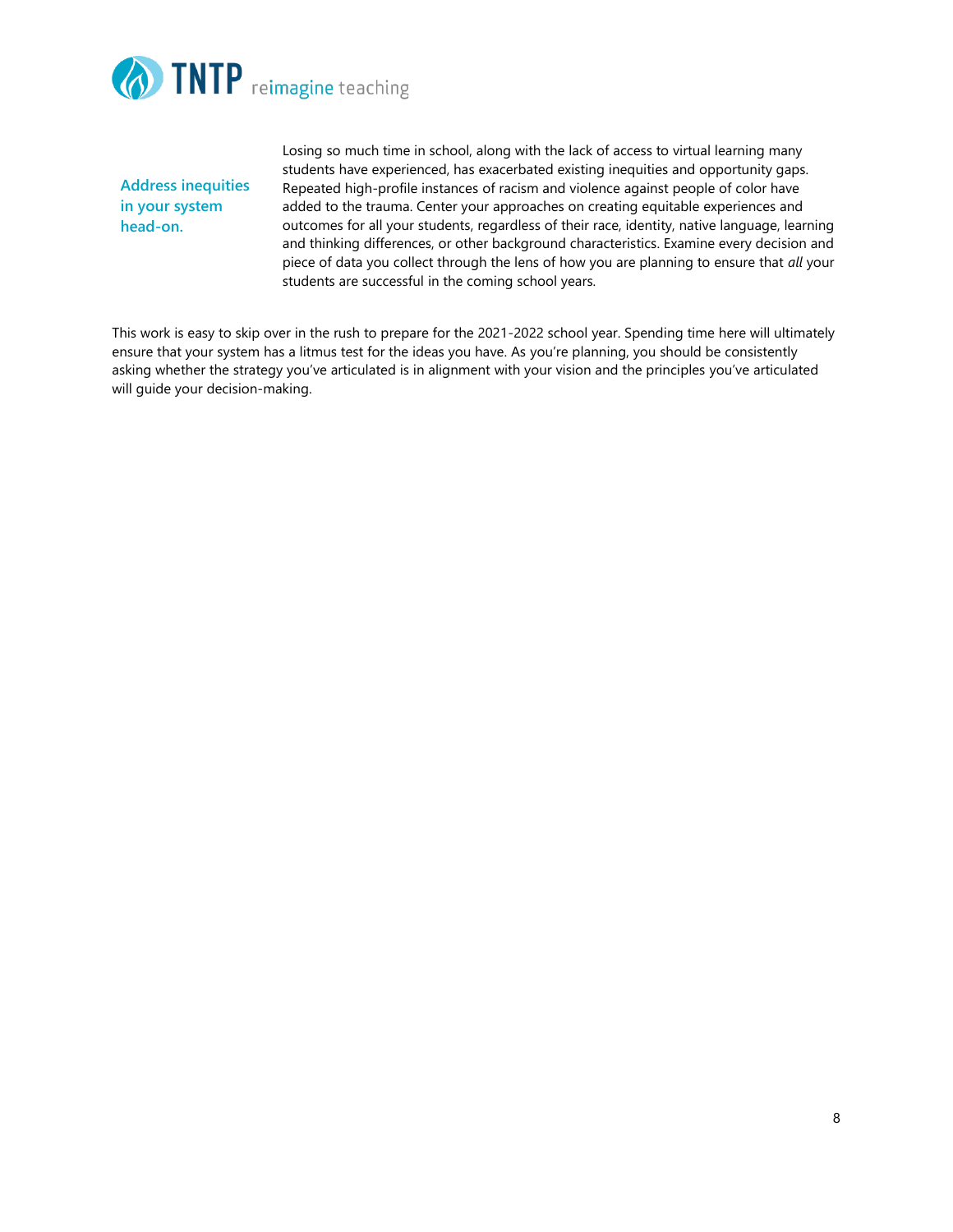

# <span id="page-8-0"></span>4. Given our vision, what goals should guide our planning for the next three to five years?

To provide all students experiences that will dramatically advance their learning, regardless of their identity or prior achievement, system leaders and educators need to identify exactly what their goals are for social, emotional, and academic learning. To ensure that you make progress towards your vision, we suggest that systems set the following goals for their work – and then set themselves up to measure their progress towards those goals:

# GOALS FOR THE NEXT THREE TO FIVE YEARS

- **1.** All students will feel a sense of belonging and social connection in school.
- **2.** All students, families, and caregivers will believe that our system used this crisis as an opportunity to fundamentally reset our vision for what our students can achieve and that we as a community successfully partnered to support our students.
- **3.** All students will have meaningful, enriching classroom experiences that set them up academically, socially, and emotionally to reach the goals they have for themselves.

To measure your progress towards these goals for the next three to five years, you'll want to know what measure you're using to make progress towards those big goals.

| GOAL                                                                                                                                                                                                                                                              | <b>POTENTIAL MEASURES</b>                                                                                                                                                                                                                                                                                                                                                                                                                                                                                                                                                                                                                                                                                                                                                                                                                                                                                                                                                                                    |  |  |
|-------------------------------------------------------------------------------------------------------------------------------------------------------------------------------------------------------------------------------------------------------------------|--------------------------------------------------------------------------------------------------------------------------------------------------------------------------------------------------------------------------------------------------------------------------------------------------------------------------------------------------------------------------------------------------------------------------------------------------------------------------------------------------------------------------------------------------------------------------------------------------------------------------------------------------------------------------------------------------------------------------------------------------------------------------------------------------------------------------------------------------------------------------------------------------------------------------------------------------------------------------------------------------------------|--|--|
| All students will feel a sense of belonging and social<br>connection in school.                                                                                                                                                                                   | 100% of students feel a sense of belonging - and<br>$\bullet$<br>there are no disparities in belonging by race,<br>ethnicity, gender, IEP status, multi-lingual learner<br>(MLL) status, or other demographic characteristic.<br>100% of your students have consistent access to a<br>$\bullet$<br>diverse set of educators that mirrors your students'<br>racial and ethnic demographic characteristics.                                                                                                                                                                                                                                                                                                                                                                                                                                                                                                                                                                                                    |  |  |
| All students, families, and caregivers will believe that<br>our system used this crisis as an opportunity to<br>fundamentally reset our vision for what our students<br>can achieve and that we as a community successfully<br>partnered to support our students. | 100% of caregivers have been contacted by their<br>$\bullet$<br>child's teacher at least once per quarter - and there<br>are no disparities in contact by race, ethnicity,<br>gender, IEP status, MLL status, or other<br>demographic characteristic.<br>100% of students and caregivers agree that their<br>٠<br>students' teachers have high expectations for their<br>students' success - and there are no disparities in<br>contact by race, ethnicity, gender, IEP status, MLL<br>status, or other demographic characteristic.<br>100% of students and caregivers believe that our<br>$\bullet$<br>school system used this crisis to reset our vision for<br>what our students can achieve – and there are no<br>disparities in contact by race, ethnicity, gender, IEP<br>status, MLL status, or other demographic<br>characteristic.<br>100% of students and caregivers believe that our<br>٠<br>community successfully partnered to support all of<br>our students - and there are no disparities in |  |  |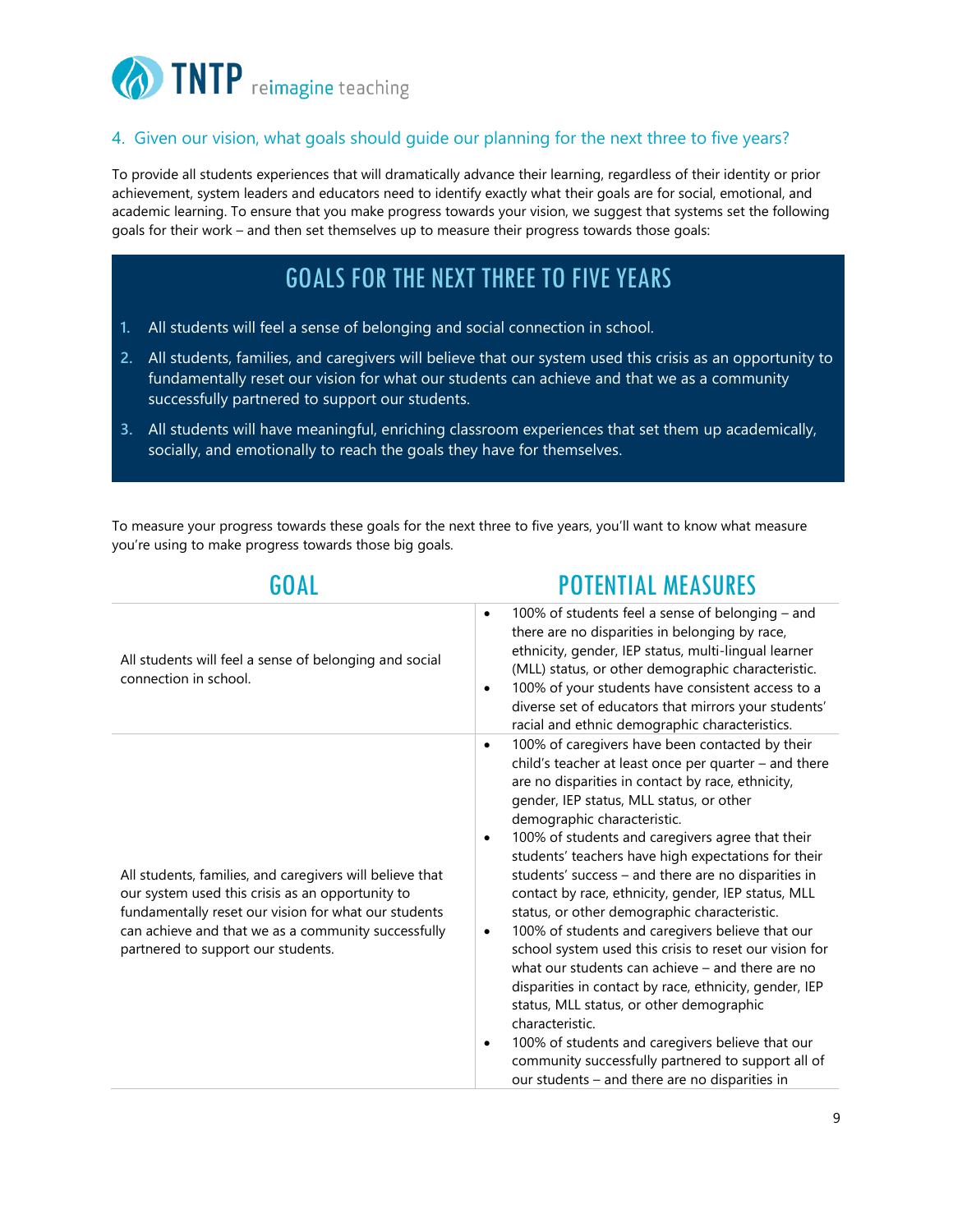

# GOAL POTENTIAL MEASURES

|                                                                                                                                                                                   | contact by race, ethnicity, gender, IEP status, MLL<br>status, or other demographic characteristic.                                                                                                                                                                                                                                                                                                                                                                                                                                                                                                                                                                                                                                                                                                                                                                                                                                                                                                                                                             |
|-----------------------------------------------------------------------------------------------------------------------------------------------------------------------------------|-----------------------------------------------------------------------------------------------------------------------------------------------------------------------------------------------------------------------------------------------------------------------------------------------------------------------------------------------------------------------------------------------------------------------------------------------------------------------------------------------------------------------------------------------------------------------------------------------------------------------------------------------------------------------------------------------------------------------------------------------------------------------------------------------------------------------------------------------------------------------------------------------------------------------------------------------------------------------------------------------------------------------------------------------------------------|
| All students will have meaningful, enriching classroom<br>experiences that set them up academically, socially, and<br>emotionally to reach the goals they have for<br>themselves. | At least 75% <sup>3</sup> of the assignments our students<br>$\bullet$<br>experience are grade-appropriate, and there are no<br>gaps in access to grade-appropriate assignments<br>by classroom demographics (including racial<br>demographic groups, students with IEPs,<br>multilingual learners, or students who receive free<br>and reduced lunch) across our school or system.<br>At least 75% of the observations we conduct<br>represent strong instruction, and there are no gaps<br>in access to strong instruction by classroom<br>demographics (including racial demographic<br>groups, students with IEPs, multilingual learners, or<br>students who receive free and reduced lunch)<br>across our school or system.<br>At least 6 % of students meet standards of<br>mastery on system-wide assessments. Any<br>historical gaps in academic mastery by student<br>demographics (including racial demographic<br>groups, students with IEPs, multilingual learners, or<br>students who receive free and reduced lunch) are<br>shrinking by $\_\%$ . |

To see some ideas for how you might measure each of these goals, see some resources [here.](https://tntp.org/assets/covid-19-toolkit-resources/Reflection_Tool_for_3-5_Year_Planning.pdf)

<sup>&</sup>lt;sup>3</sup> Note that we suggest a goal lower than 100% here because we realize that students may need to experience assignments that fill in gaps in belowgrade-level content. This should not occur the majority of the time for any student, however.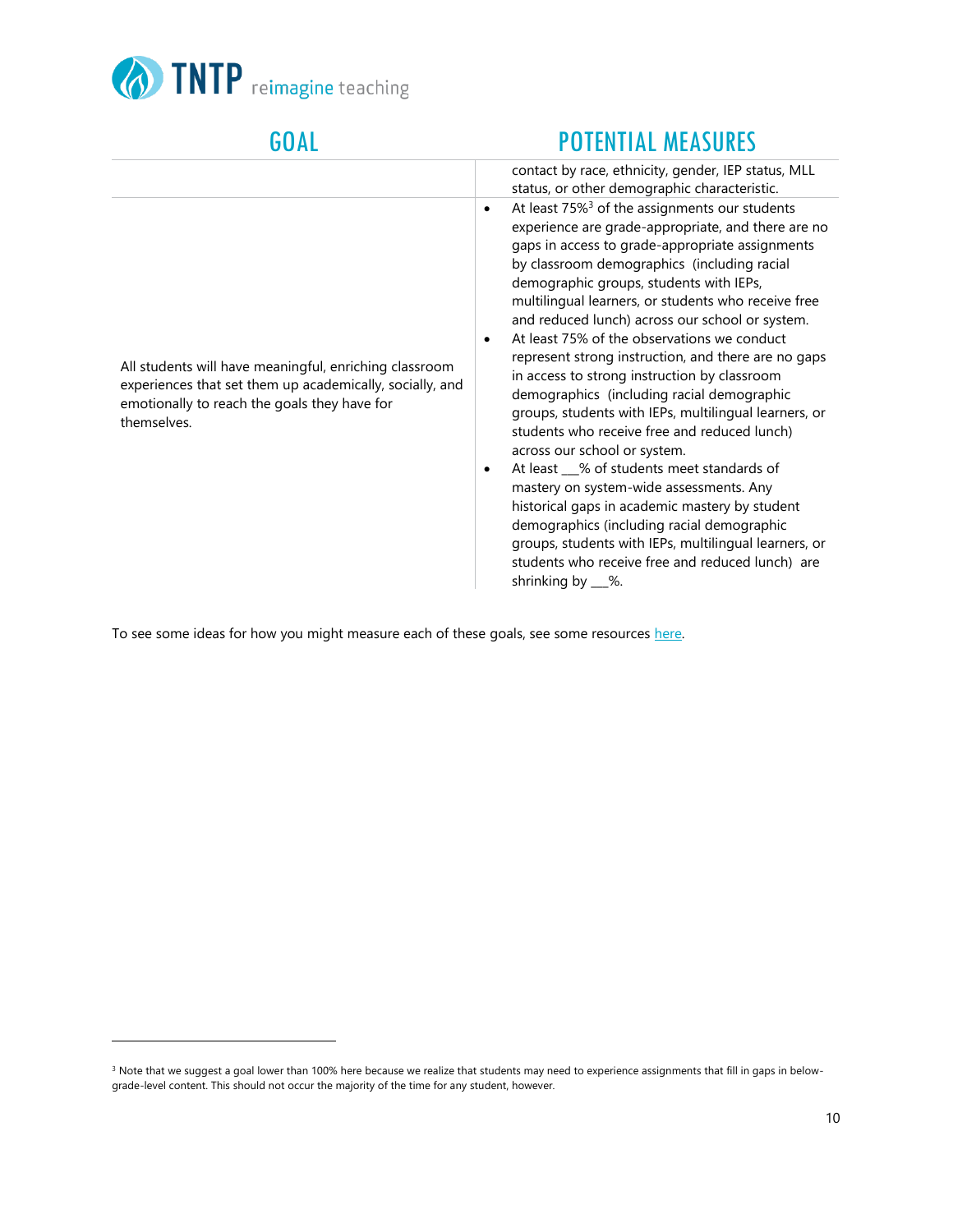

# <span id="page-10-0"></span>5. Given our vision and goals for all students, what is our current state?

To establish your long-term strategy for improving all students' experiences, you'll want to understand your starting point and consider the different levers you have as a system leader to ensure high-quality experiences. In addition to understanding your baseline for the goals listed in **section 4**, you'll want to understand the current state of your system's work in six key areas, all of which must work in tandem to ensure that your students are successful:

**Vision for the Student Experience:** How does your system envision, articulate, and enact the academic and cultural experience you expect all students<sup>4</sup> to have in your school buildings? How does your system measure the effectiveness and impact of the articulated vision? To what extent does your vision center on and address students that have historically been denied access to equitable, high-quality learning experiences?

**High-Quality Instructional Resources:** What resources and materials (i.e., curricular and classroom resources, assessments, intervention resources) does your system use to realize your vision? Are these resources and materials high-quality, and do they meet the needs of all students? Have you examined these resources to determine if and to what extent they attend to all learners—specifically, multilingual learners, students with learning and thinking differences, and students that have experienced continued overremediation or unfinished instruction? How does your system measure how educators implement these resources and materials or how students engage with them? Are your instructional resources being implemented with integrity? How do you know?

**Educator Experience, Selection, Support, and Collaboration:** How does your system envision, articulate, and enact the educator experience and educator expectations? How does your system build and support educator capacity to improve practice and ensure that you retain your most vital educators? How does your system recruit and select educators – and do educators reflect the community they serve and your vision for educators?

**Authentic Community and Stakeholder Engagement:** How does your system build and manage the relationships and rapport between students, staff members, families, caregivers, and community members? How does your system share instructional data and progress monitoring trends with stakeholders? Do these engagement efforts provide stakeholders with the information that they need and request? How does your system share knowledge and data with community members and key stakeholders such that they can fully engage in and support your system in its instructional strategy, design, and implementation efforts? How does your system use input from stakeholders to advance the efforts and impact of your work? Do your family and caregiver engagement efforts resonate with and reflect the identities of all students within your system?

**Organizational Management:** How does your system utilize change management and continuous improvement processes to improve student and staff experiences? How does your system use these processes to expose potential and actual inequities within your system?

**Equity-Centered Policies and Daily Practices:** Do your system's policies and daily practices build or erode student and community trust in your system's ability to provide strong, equitable instruction for all students?

<sup>4</sup> Throughout this document terms and phrases like *students*, *all students*, *every student* and *all learners* are used to draw leaders' attention to the need to reflect on, deeply understand the assets of, and attend to the needs of *all* students within their instructional system. While attending to all students is critical, it is especially important for students that have historically been denied access to equitable, high-quality learning experiences (namely students of color, multi-lingual learners, students from low-income backgrounds, or students with learning and thinking differences).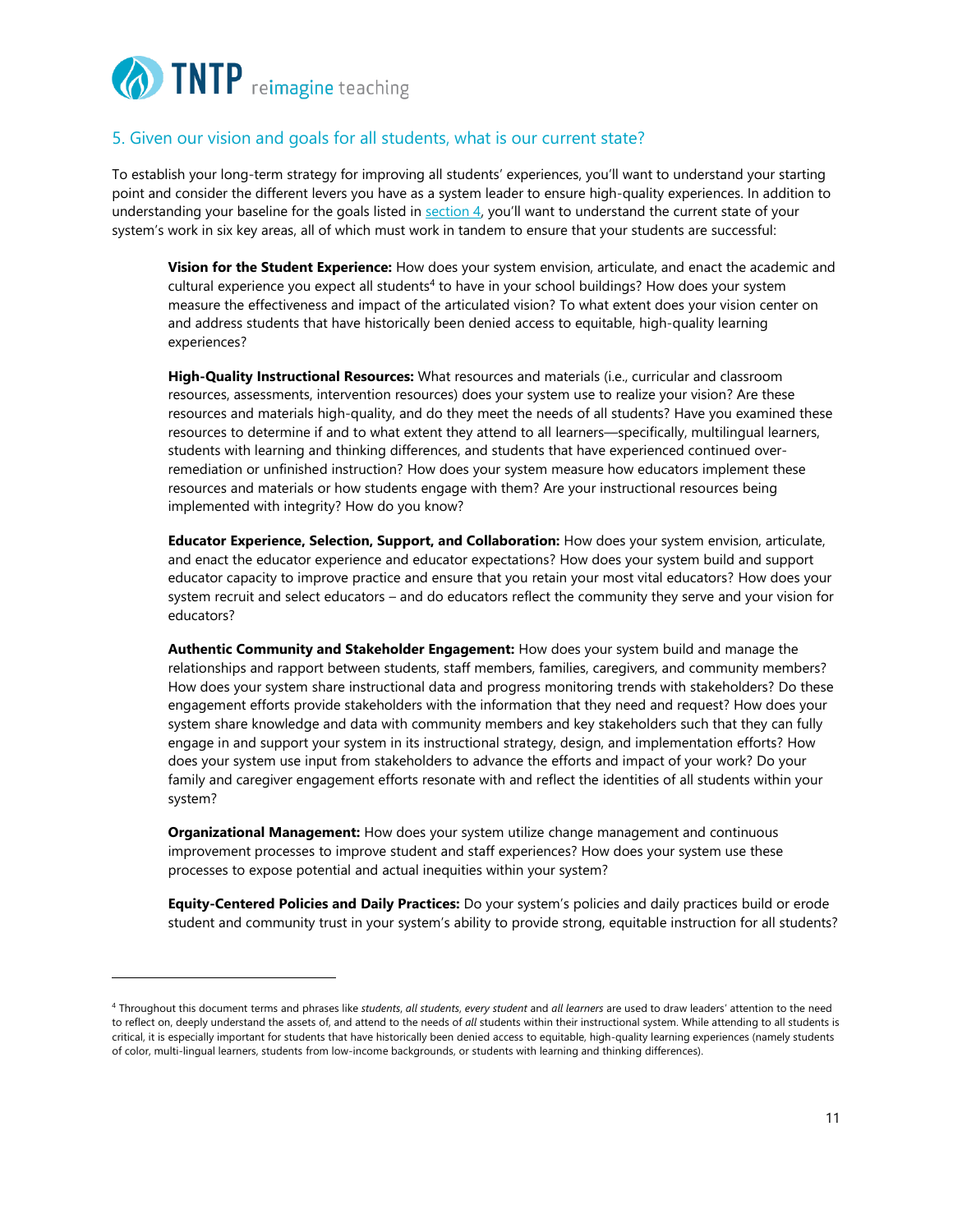

How do these policies and practices attend to the sociopolitical realities that impact student success in ways that counteract and disrupt the systemic inequities baked into the education system?

You can use this [resource](https://tntp.org/assets/covid-19-toolkit-resources/Reflection_Tool_for_3-5_Year_Planning.pdf) to evaluate your system's current state against each of these six key levers so you that you ensure all of your students have access to belonging-rich systems and schools that provide them with the academic, social, and emotional supports needed to be college- and career- ready and prepared to achieve the future outcomes they envision.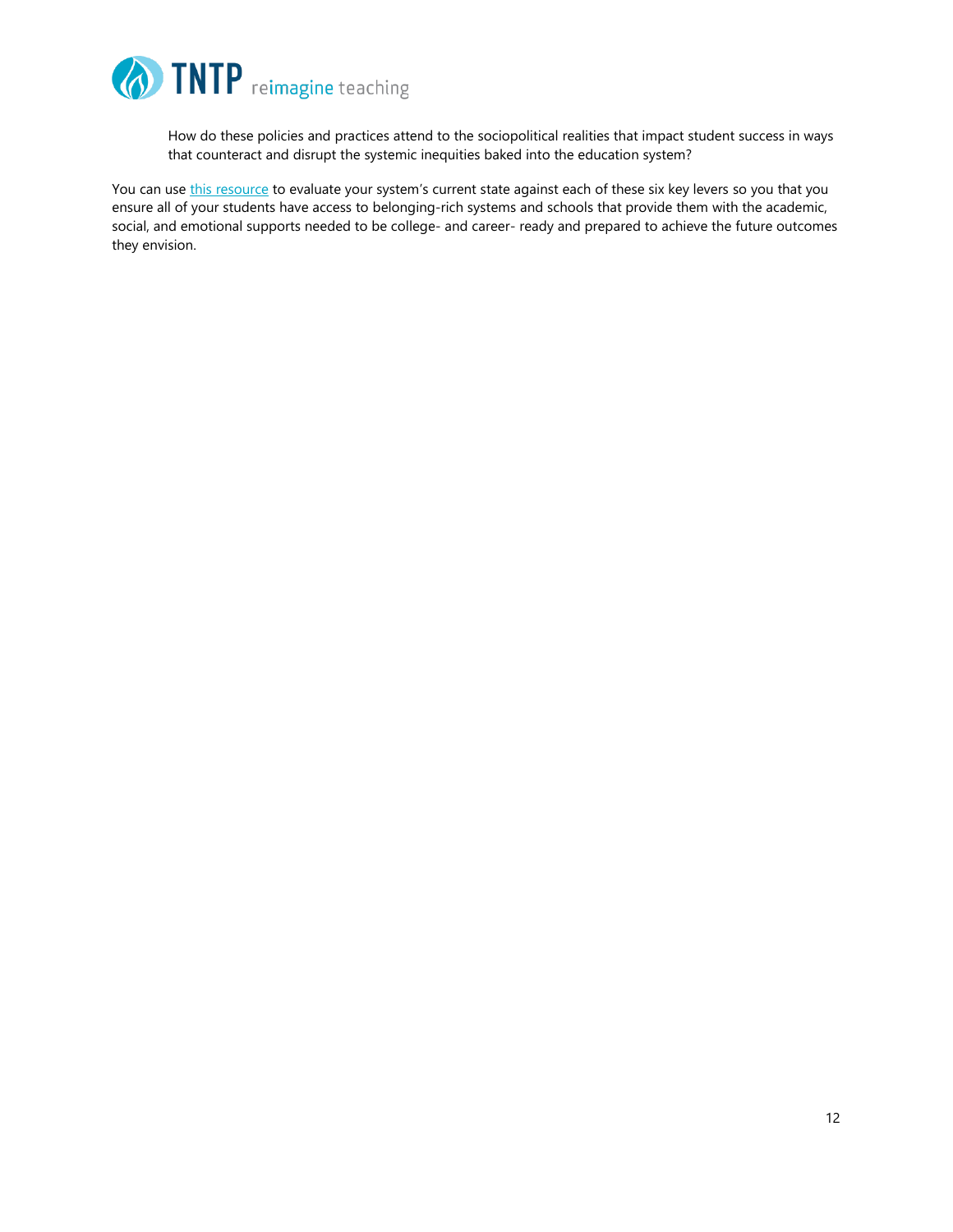

# <span id="page-12-0"></span>6. Once I understand my current state, how do I create my strategy?

At this point, your system has moved through Phase 1 (defining your vision and goals) and Phase 2 (diagnosing your current state). You're now ready to begin Phase 3: creating your strategy. Typically, before designing a new strategy, we encourage our clients and partners to reflect on their system's past and present performance with designing and implementing strategies.

Consider for a moment the key strategies your system has embarked on in the past: curriculum adoption and implementation, educator evaluation, compensation analysis, or any other major shift. How a system has fared on prior strategies can give leaders evaluable insights into your system's strengths and challenges when designing or launching new initiatives. We've found Mary Lippitt's (1987) and Timothy Knoster's (1991) change management model to be a helpful resource to guide systems through this initial reflection.

Lippitt and Knoster argue that when systems engage in change management, leaders often have to balance six change management elements:

- 1. **Vision:** What change are we attempting? Why does this change need to occur? What are we aiming for, and what are we trying to achieve?
- 2. **Consensus:** Who are our stakeholders? Who do leaders need to marshal around this idea? How will leaders get buy-in?
- 3. **Skills:** What expertise and support is needed?
- 4. **Incentives:** How will this benefit our system as well as our stakeholders?
- 5. **Resources:** What resources do we need? What resources are readily available? Are they effective? Are resources allocated equitably?
- 6. **Action Plan:** How will we get there? Do we have a plan? Does this plan represent the needs of our system and its stakeholders?

Lippitt and Knoster developed the model below as a change management tool to help systems evaluate the impact and implementation of their prioritized strategies.

| $VISION+$  | $CONSENSUS +$ | $SKILLS+$ | $INCENTIVES +$ | $RESOURCES+$ | $A$ $T$ $I$ $O$ $N$ $PL$ $A$ $N$ $+$ | $=$ CHANGE      |
|------------|---------------|-----------|----------------|--------------|--------------------------------------|-----------------|
| Vision $+$ | Consensus+    | Skills+   | Incentives+    | Resources+   | Action Plan+                         | $=$ Success     |
|            | Consensus+    | Skills+   | Incentives+    | Resources+   | Action Plan+                         | $=$ Confusion   |
| Vision $+$ |               | Skills+   | Incentives+    | Resources+   | Action Plan+                         | $=$ Sabotage    |
| Vision $+$ | Consensus+    |           | Incentives+    | Resources+   | Action Plan+                         | $=$ Anxiety     |
| Vision $+$ | Consensus+    | $Skills+$ |                | Resources+   | Action Plan+                         | $=$ Resistance  |
| Vision $+$ | Consensus+    | Skills+   | Incentives+    |              | Action Plan+                         | $=$ Frustration |
| Vision $+$ | Consensus+    | Skills+   | Incentives+    | Resources+   |                                      | $=$ Treadmill   |

Adapted from Villa, R and Thousand, J. (2000*) Restructuring for Caring and Effective Education: Piecing the Puzzle Together*. Knoster, T. (1991) Presentation at TASH Conference. Washington, D. C.

This model is a powerful tool to help systems diagnose the root cause of both their failures and successes when implementing change. Essentially, Lippitt and Knoster argue that if a system finds that its strategy is faltering, stagnating, or not getting off the ground, it is often because one of these six elements is missing. They suggest that systems can determine which element is missing by looking at the terms in the far-right column. For example, a system might reflect on past or present strategies and see that confusion or frustration surrounded the entire strategy. They might ultimately recognize that that strategy had roadblocks because it was missing a clear vision, or the system didn't adequately prepare its faculty and staff with the skills needed to carry out the strategy. We'll return to change management in Section 7, but before developing a new set of plans or tactics, it is essential to understand what's held your system back or propelled it forward in the past. If you failed, it might be because one or more of these elements was missing, and if you succeeded, it is often because all six elements were present.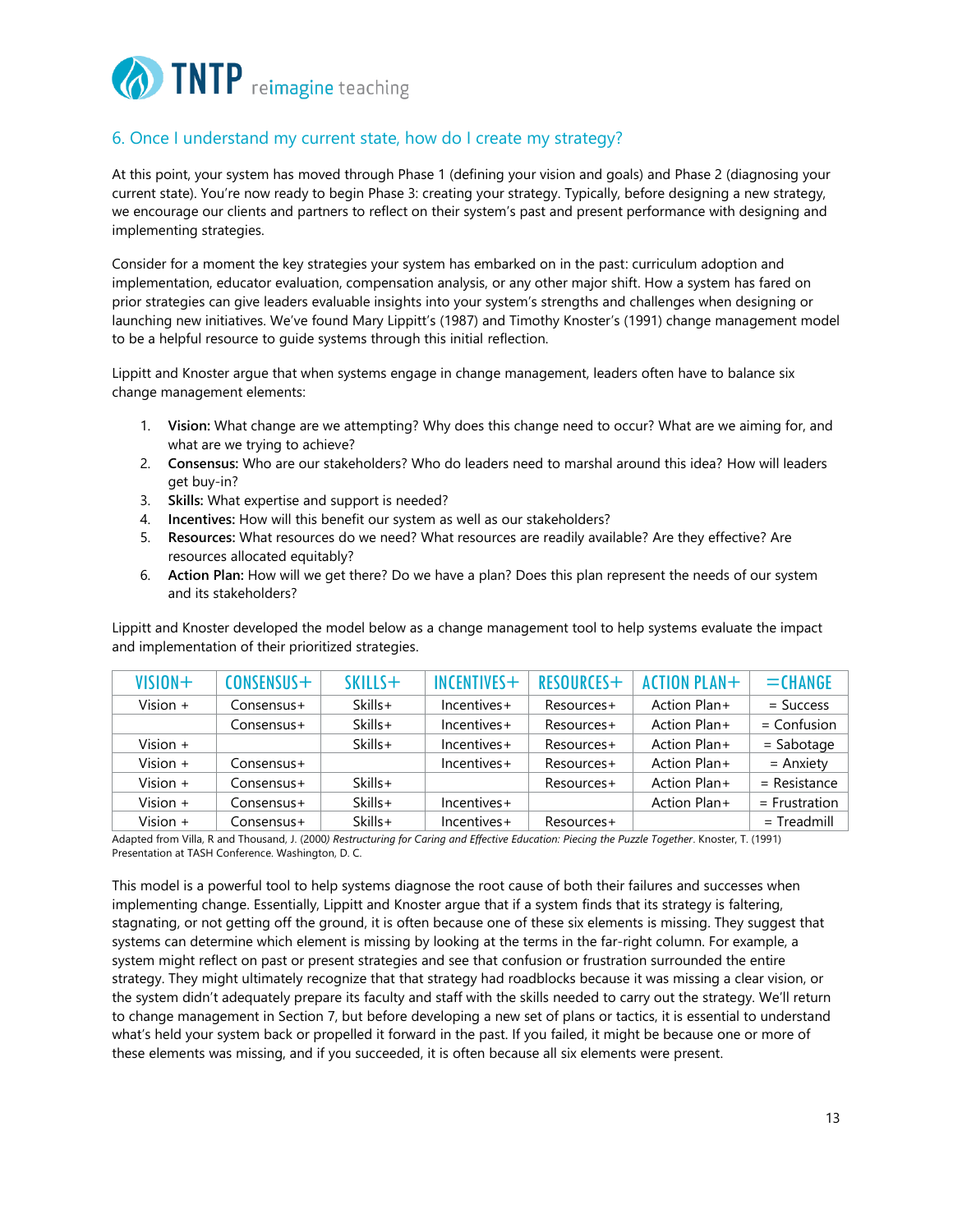

Along with helping systems diagnose issues within a project or strategy, the Lippitt-Knoster model also provides a consolidated illustration of all the elements needed in robust strategy design. We often see systems leapfrog from vision to action plan, negating the need for consensus building, skill development, or resource management. Thus, this model can help system leaders spot-check their initial thinking and strategy design.

Developing a strategy is a lengthy process. It can't be done overnight, and it should not be done in isolation. The next section of this document provides a high-level outline of what the strategy design process entails and examples of what this looks like at the system level. Keep in mind that this tool focuses on building a system-wide strategy for learning acceleration. While the [Learning Acceleration Guide](https://tntp.org/assets/set-resources/TNTP_Learning_Acceleration_Guide_Final.pdf) (2020) highlighted what learning acceleration looks like at the classroom level, this guide helps systems plan for and enable schools and environments where learning acceleration can take root.

Coming out of Phase 2, systems should have a shortlist of goals and an understanding of the challenges within your system that can impede your ability to achieve your goals and create the conditions in which students can accelerate their learning. These goals and understanding of the challenges in your current state will act as center points to the strategy that you design.

As with the prior two phases, you'll want to design your strategy with a cohort of stakeholders. These stakeholders should represent vast perspectives and needs and should be representative of your student body. Beyond marshaling this contingent of stakeholders, the first step in strategy design is designing a framework for your approach. There are literally millions of frameworks out there, but we typically begin by having systems list out the goals and problems of practice that they've developed and then use to begin writing their strategic objectives. The figure below is a quick illustration of this relationship.



The figure above not only illustrates the relationship between the vision, goals, problems of practice and strategic objectives, but also the importance of prioritization. Systems may come out of Phase 1 and 2 with several goals and problems of practices—but they should not assume all those goals can be accomplished in the first semester or even in the first year. This is a three-to-five-year planning guide because many of the issues that may be inhibiting learning acceleration may take some systems multiple years to resolve. As systems map out their goals, problems of practice, and strategic objectives, teams should consistently consider which goals, challenges, and objectives take precedent.

Now that you have a high-altitude vision for what strategy design looks like, let's dig deeper into the strategic objectives themselves. When designing strategic objectives for each problem of practice or barrier, it's important to keep the six levers mentioned earlier in mind. Addressing each problem of practice causes a ripple effect through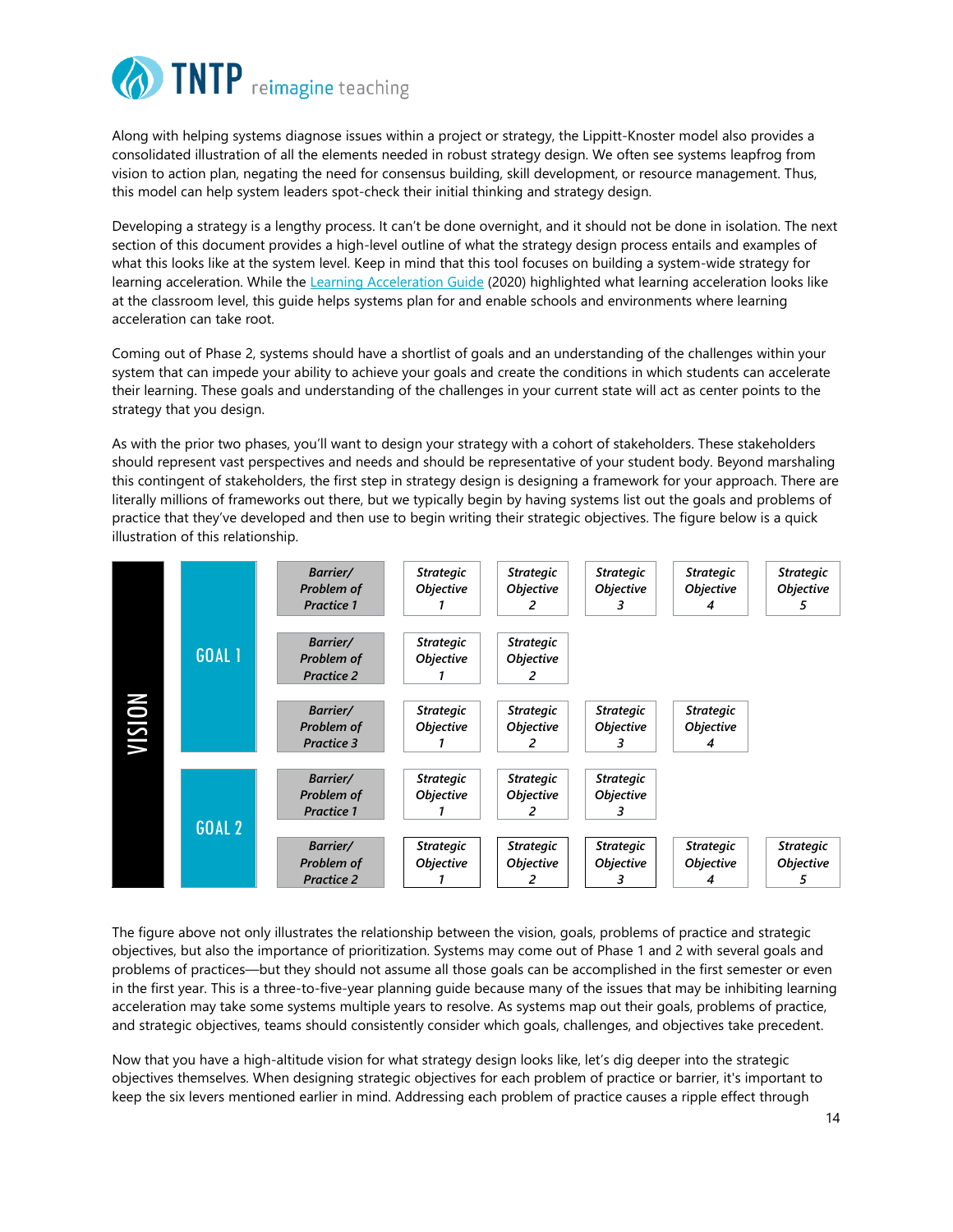

your system and impacts each lever in different ways. Therefore, in your planning process, you must consider how attending to a particular challenge will impact each lever and how your system will offset, mitigate or manage that ripple effect.

For example, suppose a system knows that one of its most significant barriers is low-quality materials in mathematics classrooms. In that case, the system can't simply have "purchase high-quality materials" as a strategic objective. It must think about the relationship between those materials and their vision for the student experience. Leaders also need to consider how they will engage the community, support their educators, and organize their system's change management resources and structures. The table below provides a set of questions that systems can use to think about what strategic objectives might be needed for a particular problem of practice or goal.

| <b>ESSENTIAL LEVERS</b>                                             | <b>QUESTIONS</b>                                                                                                                                                                                           |                                                            |                                                                      |  |  |
|---------------------------------------------------------------------|------------------------------------------------------------------------------------------------------------------------------------------------------------------------------------------------------------|------------------------------------------------------------|----------------------------------------------------------------------|--|--|
| Vision for the<br>Student Experience                                | To improve the student experience, what<br>strategic objectives must we accomplish?                                                                                                                        |                                                            |                                                                      |  |  |
| Authentic<br>Community and<br>Stakeholder<br>Engagement             | To achieve our student experience objectives,<br>what stakeholder needs must we address?                                                                                                                   |                                                            |                                                                      |  |  |
| Educator<br>Experience,<br>Selection, Support,<br>and Collaboration | To meet our vision for the student experience<br>and to meet the needs of our educators and<br>students, what educator hiring, support, and<br>collaboration practices do we need to engage<br>in?         | To reflect our values                                      | To achieve our                                                       |  |  |
| High-Quality<br>Instructional<br>Resources                          | To meet the goals and objectives of our vision<br>and strategy, what resources will we need to<br>reinforce and build the capacity of our system,<br>our educators, and our students?                      | statement, which<br>strategic objectives<br>must we reach? | vision statement,<br>which strategic<br>objectives must we<br>reach? |  |  |
| Organizational<br>Management                                        | To meet the goals and objectives of our vision<br>and strategy, in what internal business<br>processes do we need to excel, and what will<br>we need to learn and understand as we<br>engage in this work? |                                                            |                                                                      |  |  |
| Equity-Centered<br>Policies and<br>Practices                        | How will we strive to recognize and eliminate<br>destructive biases and inequities from this<br>strategy or the systems that support it to meet                                                            |                                                            |                                                                      |  |  |
|                                                                     | the goals of our vision?                                                                                                                                                                                   |                                                            |                                                                      |  |  |

Adapted from Strategy Consultants

Let's pause and look at a quick example of what this process looks like for one system with one of their goals and one barrier or problem of practice.

# Phase 1: Define your vision and goals

Vision: All students deserve access to high-quality instruction that prepares them for college, career, and the opportunities that they envision for themselves. It is the role of System A's faculty and staff to create rigorous, belong-rich, culturally, and linguistically responsive environments where all students, no matter aspects of their identity, can not only learn but can excel.

Goal 1:

All System A students, no matter their identity or background, experience rigorous, grade-level aligned instruction rooted in evidence-based academic practices and provides students with the academic, social, and emotion supports all children need to excel in college, their career, and their career life.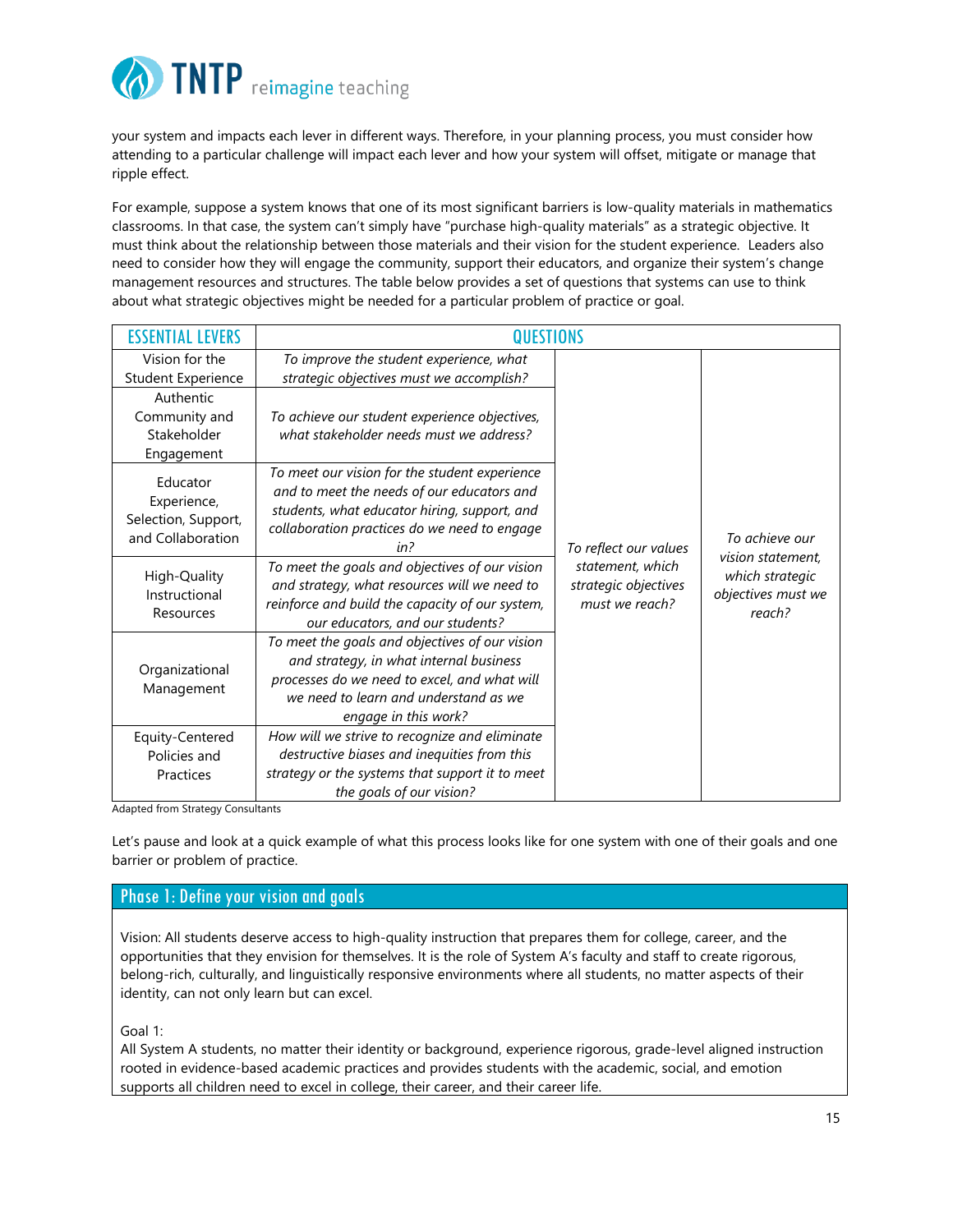

All students will have meaningful, enriching classroom experiences that set them up academically, socially, and emotionally to reach the goals they have for themselves.

# Phase 2: Diagnose your current state

When reflecting on the Lippitt-Knoster model, system leaders and stakeholders shared that System A often struggled to develop consensus and build educator and staff capacity and skill.

**System A** named the following Barriers and Problems of Practice during this phase of their work.

- 1. System A literacy data, specifically its K-2 literacy data, denotes that most students do not read at gradelevel.
- 2. Elementary and literacy teachers have the highest turnover and mobility rates in the system.
- 3. 2 in 5 literacy classrooms utilize the district-adopted literacy curriculum
- 4. 1 in 5 literacy teachers implement the system-adopted literacy curriculum with integrated
- 5. 57% of System A students show some level of unfinished literacy instruction.
- 6. The challenges with K-2 literacy meant that System A's  $4<sup>th</sup>$ -grade NAEP literacy scores fell.

# Phase 3: Create your strategy

Barrier 1: Literacy data is trailing behind district, region, and state averages.

B1 Strategic Objective 1: Research K-2 evidence-based literacy assessment and evaluation tools and best practices.

B1 Strategic Objective 2: Gather a cadre of educators and stakeholders to determine K-2 assessment and evaluation needs.

B1 Strategic Objective 3: Select assessment tools that align to system needs and common state or national K-2 benchmarks or measures of success.

B1 Strategic Objective 4: Develop an educator training strategy that builds educator capacity to administer and effectively utilize assessment data to inform and improve instruction and student performance for all students.

B1 Strategic Objective 5: Build or adopt a data management platform that supports leaders and educators to track academic progress at the district, school, classroom, and student level.

The example above is a small-scale representation of what this strategic design work can and should look like. Although small in scale, we do want to point a few key features. First, System A's list of barriers is not exhaustive. It is just five to six barriers. Moreover, this list focuses on a particular content area—literacy. As systems begin this process, leaders may find it helpful to limit teams to a specific number of barriers. For example, they might start by allowing each member of the planning team to generate an individual list of one to five barriers, but they should ultimately tell team members that they will look for trends and eventually develop a collective list of one to five barriers that the entire team can agree on. This work is challenging enough without having an infinite number of problems of practice to consider.

Another critical point is that System A focused on one content area first. Leaders should find a way to structure the planning process. Give your teams time to think about one content area, grade band, or system deeply instead of trying to tackle all your goals and strategies at once.

In looking at this example, we also hope you can more plainly see why this is a three-to-five-year strategy. The representation above focuses on one barrier, and the strategic objectives that System A's strategic planning team developed for that barrier. Doing this level of in-depth strategic planning acts as a natural forcing mechanism for systems. It pushes participants to step back and determine which priorities or objectives need to come first and on what timeline. In this example, System A might spend two to three months researching assessment and evaluation tools (Strategic Objective 1) and may not meet the goals of each of these objectives until year two or three.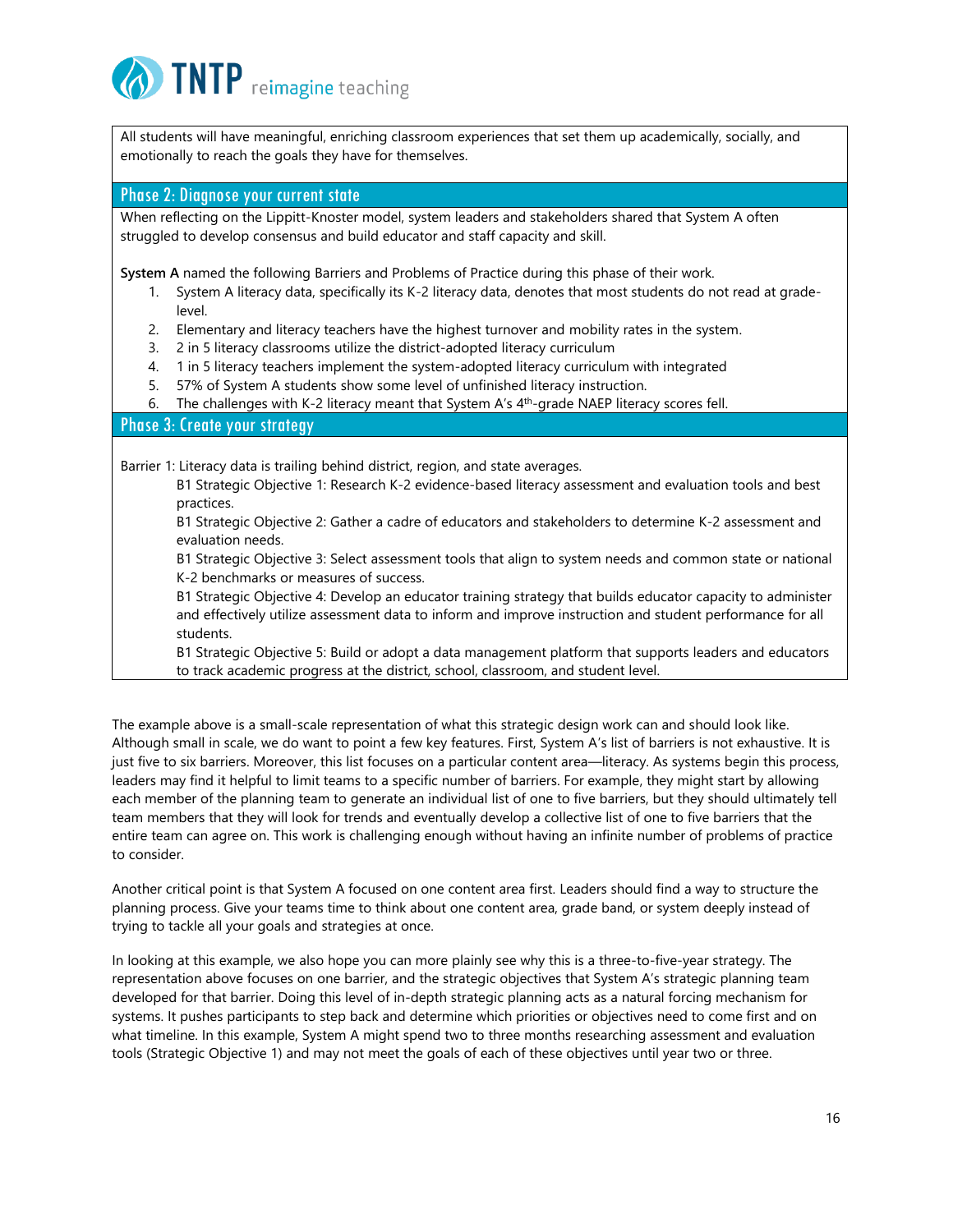

# <span id="page-16-0"></span>7. How might you implement and manage change in your system to realize your long-term vision and strategy?

Once you've collaboratively articulated your vision and prioritized your yearly strategic priorities, you'll want to ensure that you have a change management approach that will act as your leadership team's strategy implementation framework. Effective management approaches help systems and teams manage the transitions and transformations experienced from new organizational goals, values, processes, or standards. The primary purpose of all change management initiatives is to help organizations or school systems undertake practices and behaviors that help stakeholders and individuals within that organization accept and adapt to change. Your efforts to realize your vision for the student experience and reach your goals will ultimately depend on every member of your system and community changing behaviors, some of which are longstanding and ingrained.

As you consider how you'll implement your strategy and manage your organizational improvement, it's important to select a change management framework that you consistently leverage in your system. You could choose from any number of models: John Kotter's 8[-Step Process for Leading Change,](https://www.kotterinc.com/8-steps-process-for-leading-change/) McKinsey's I[nfluence Model](https://www.mckinsey.com/business-functions/organization/our-insights/the-four-building-blocks--of-change) that describes the four building blocks of change, or Dan and Chip Heath's thinking in *[Switch: How to Change Things when Change is](https://heathbrothers.com/books/switch/)  [Hard,](https://heathbrothers.com/books/switch/)* are two examples. Which model you choose is ultimately less important than choosing one and leveraging it to manage the change in your system.

It's important to realize that having a change management approach does not negate the need for leaders to lead and managers to manage their teams, projects, and responsibilities. Even the best change management approach can fail if leaders don't engage in effective management practices like:

- 1. **Use Effective Decision Making:** A systematic process that supports teams and individuals in developing and selecting alternative solutions for solving common and sophisticated problems.
- 2. **Establish Clear Goals, Deliverables, and Timelines:** Broader strategic plans are often paired with more granular project- or work- plans that outline daily actions and owners and include key goals, deliverables, and due dates.
- 3. **Plan and Implement with Sustainability in Mind:** Systems experience incredible turnover and educator mobility. On average, superintendent tenure is approximately six years—much less if they are in large urban centers, women, or in poverty-stricken systems.<sup>5</sup> Therefore, we can't develop plans and strategies that speak to a level of *personnel stasis* that doesn't exist in most scenarios. Build processes and procedures that are nimble and designed in ways that minimize or mitigate flaws that act as obstacles to long-term success.
- 4. **Delegate Tasks to the Right Teams and Individuals:** Effective managers often delegate responsibilities based on capacity rather than job titles. In the first few months or years of effective strategy implementation and change management, leaders may find that job titles and even job descriptions are not the best ways to assign responsibilities. These items may now be outdated and misaligned with your new vision. Managers may need to lean on leadership models like [situational leadership](https://situational.com/blog/the-four-leadership-styles-of-situational-leadership/) to match team members and stakeholders with a specific strategic need or task.
- 5. **Train and Support Teams and Individuals When Needed:** We hope everyone in a role has the knowledge, skills, mindsets, and habits needed to be effective in that role, but more likely than not, they won't. Team members and stakeholders need and deserve learning experiences that help them build the knowledge and skills required to execute their roles effectively.
- 6. **Give and Receive Feedback:** Feedback should not be relegated to a person's failures, and it should not only be given to those you manage. Influential leaders recognize the importance of sharing positive and critical

<sup>5</sup> Source: *[Hire Expectations](https://www.broadcenter.org/wp-content/uploads/2018/05/TheBroadCenter_HireExpectations_May2018.pdf)* (May 2018), The Broad Center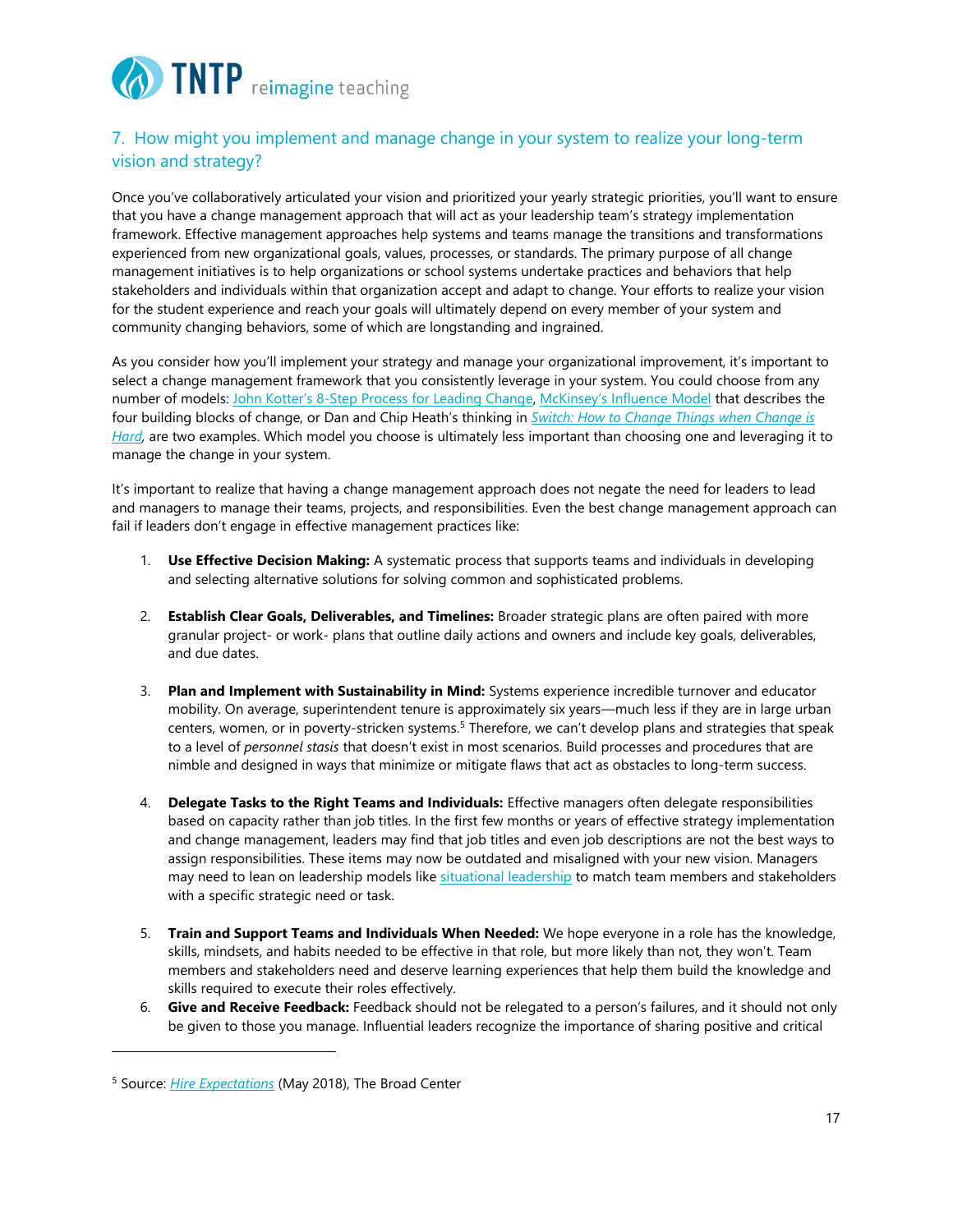

performance feedback and are receptive to similar input and feedback from those that they manage.

7. **Allow Time for Reflection:** Everyone's job feels urgent and critical, and building in time to pause, reflect, and critique can sometimes feel inefficient. Still, it is necessary if you move from one task to the next without autopsying your prior work to understand better what success was, what wasn't, and why you miss the opportunity to course-correct and get strategies that can be saved and put back on track.

<span id="page-17-0"></span>So often, systems and educators, including us, stop at the planning process. We create beautiful spreadsheets and expect that that is enough. If systems do not take the time to select a change management approach and build leader skills in change management and continuous improvement practices, then education systems may go the way of thousands of organizations—launching visions and strategies that fail to reach our ambitious goals.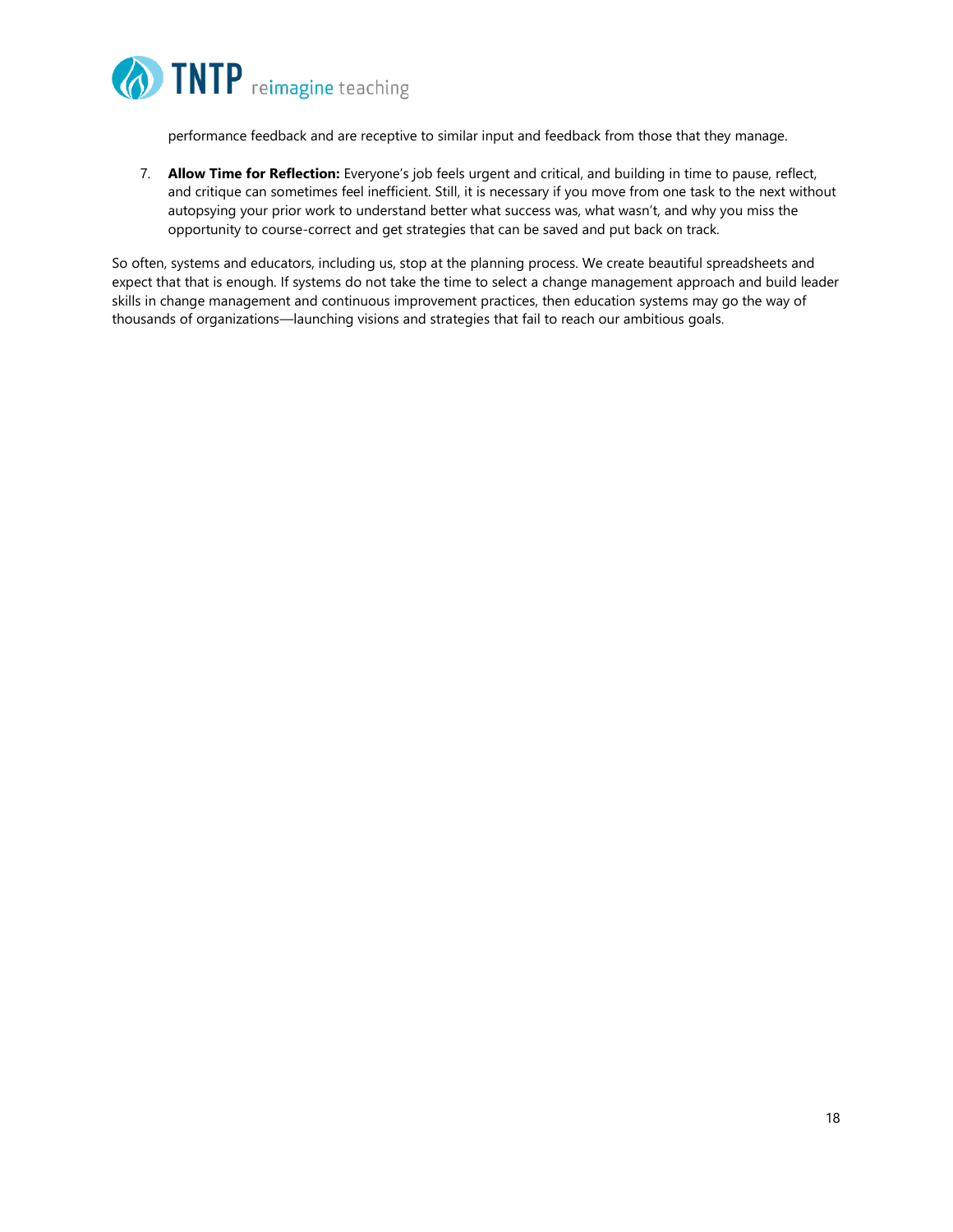

# 8. What are some common challenges or pitfalls in realizing our vision for the next three to five years?

As we've worked with systems around the country, we've seen some common challenges that hinder systems in realizing their ultimate vision and goals for students' experiences. We're sharing these challenges so that you can guard against them in your system as you work to develop and implement your long-term learning acceleration strategy.

### **Developing a strategy without engaging students, caregivers, and other community stakeholders.**

It's easy as an educator to assume that you know best—better than students, caregivers, or community members. We've seen many well-thought out reforms and change efforts fail due to a lack of stakeholder and community engagement, especially in times of leadership transition in a system.

If you believe your system has moved forward without authentically engaging students, caregivers, and other community stakeholders in your visioning and strategy planning, review **section 2 of this document**. (For more resources, you can also consider *[Walking Together](https://tntp.org/walking-together)* or [the CCSSO Restart and Recovery System Conditions Guidance.\)](https://753a0706.flowpaper.com/RESTARTRECOVERYCONSIDERATIONSFORTEACHINGANDLEARNINGSYSTEMCOpdf/#page=6) Consider how your system might engage your students, caregivers, and other community stakeholders in all of the phases outlined in section 1.

### **Moving forward without a common vision for students' experiences.**

We've seen systems move into planning for their future state without getting clear on their vision for students' experiences, leading to confusion as staff and stakeholders try to act in alignment with the strategy. Developing a vision takes time—but if your staff can't articulate a common, shared understanding of what your students' experiences should look, sound, and feel like, it's unlikely you'll make substantial improvements.

If you believe your system has moved forward without this common vision, review sections 2, 3, and 4 of this document. Consider how your system might engage your team and your stakeholders in a series of conversations about what students should experience in your system—and lead a series of inclusive conversations that ultimately result in a codified, simple vision for students' experiences that is grounded in equitable, high-quality experiences for all students, regardless of their race, ethnicity, or other aspects of their identity.

# **Centering on the mythical "average" student rather than considering how to plan for high expectations for a diverse set of learners.**

We've seen some systems build a vision that is grounded in a mythical "average" student (who is often a white, middle-class, neurotypical, native English speaker). As you develop your vision, think deeply about who your students are. Do a gut check to verify that your vision and resources will serve all your students—rather than your "average" student—well.

If you believe your system might not have centered your vision and supporting resources on the diverse set of learners you serve, revisit sessions 2, 3, and 4 of this document. We've also been heavily influenced by [Shelley](https://www.youtube.com/watch?v=RYtUlU8MjlY)  [Moore's work](https://www.youtube.com/watch?v=RYtUlU8MjlY), as well [NCLD's Forward Together](https://www.ncld.org/research/forward-together/) and the Universal [Design for Learning Guidelines.](https://udlguidelines.cast.org/)

### **Moving forward without high-quality curricular resources.**

We've seen systems move into trying to improve students' classroom experiences without providing teachers the resources they need to make those improvements. Providing students' access to high-quality academic experiences without a set of high-quality instructional materials and curricular resources is exceptionally difficult. As we saw in *[The](https://opportunitymyth.tntp.org/the-weight-of-wasted-time)  [Opportunity Myth,](https://opportunitymyth.tntp.org/the-weight-of-wasted-time)* educators spend significant time finding or creating assignments—but materials selected or created by educators were much less likely than those provided by high-quality instructional materials to meet the demands of grade-level standards.

If your system does not yet have high-quality instructional materials aligned to college and career ready standards, first start with [EdReports,](https://www.edreports.org/) where highly-trained educators have rated materials. Next, consider your vision for students' experiences and determine which highly-rated materials meet your community's needs. You can learn more about